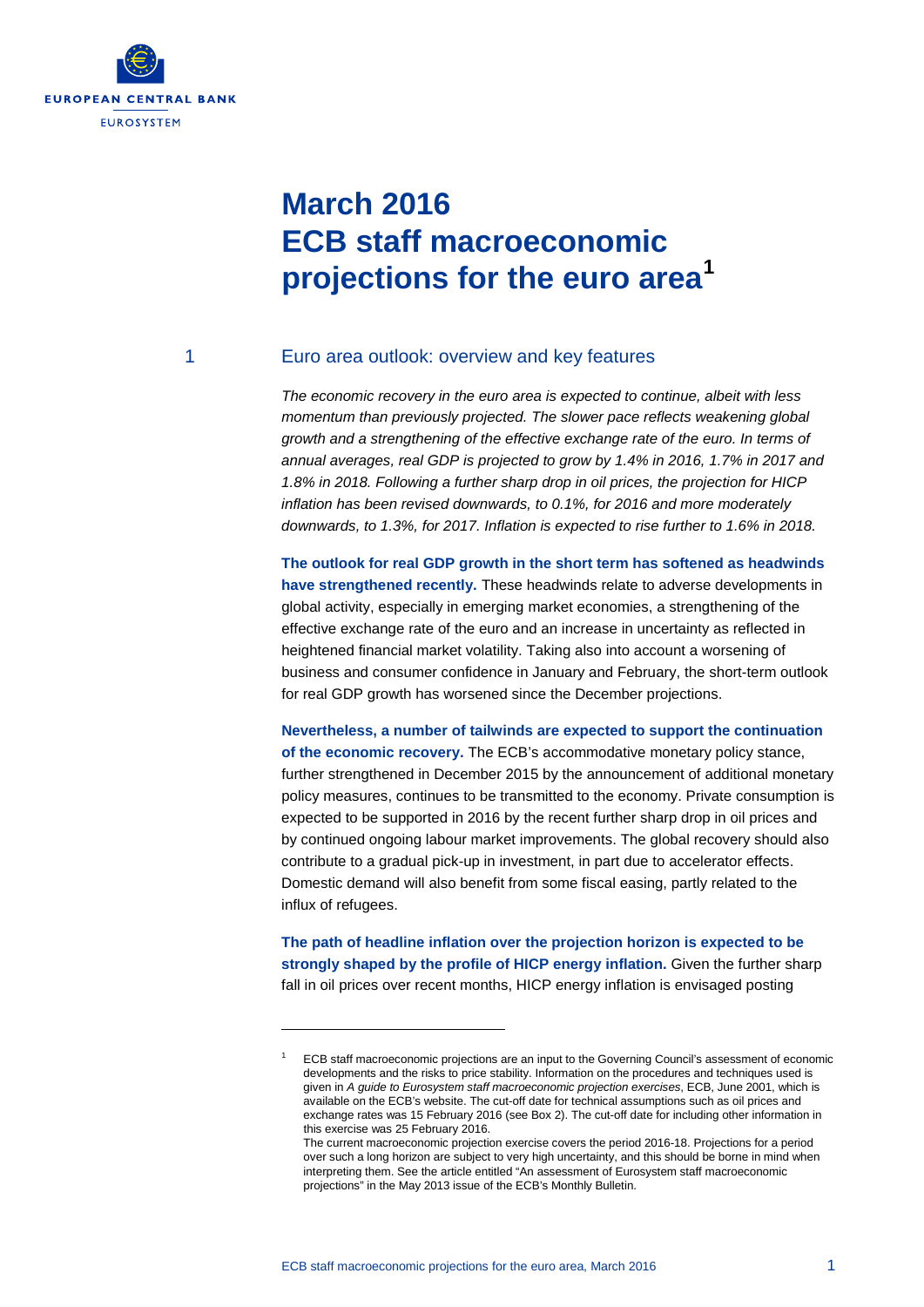negative rates in 2016 but is expected to turn positive in 2017 in view of strong upward base effects and the assumed increases in oil prices embedded in the oil price futures curve. At the same time, HICP inflation excluding food and energy is seen as increasing gradually in the coming years as improving labour market conditions and declining economic slack translate into higher wages and profit margins. In addition, lagged impacts from the past strong euro depreciation and indirect effects from the assumed increases in energy and non-energy commodity prices, together with fading downward effects from their past declines, are expected to support the pick-up in HICP inflation excluding food and energy.

### **Chart 1** Macroeconomic projections<sup>1)</sup>



1) The ranges shown around the central projections are based on the differences between actual outcomes and previous projections carried out over a number of years. The width of the ranges is twice the average absolute value of these differences. The method used for calculating the ranges, involving a correction for exceptional events, is documented in *New procedure for constructing Eurosystem and ECB staff projection ranges*, ECB, December 2009, available on the ECB's website. 2) Working day-adjusted data.

### 2 Real economy

**The recovery in euro area activity is expected to continue, albeit with somewhat less momentum than previously projected.** Real GDP maintained its moderate momentum in the final quarter of 2015, rising by 0.3% compared to the previous quarter. Recent consumer and business sentiment indicators declined but still suggest continued moderate growth in activity in the first half of 2016.

**Private consumption expenditure is projected to benefit strongly from low oil prices in 2016.** Oil prices in USD terms are assumed to average USD 34.9 per barrel in 2016, 33% lower than assumed in the December projection (see Box 1). Nominal disposable income should rise over the projection horizon, supported by steady growth in employment and rising growth in nominal compensation per employee, while other personal income is also expected to contribute positively.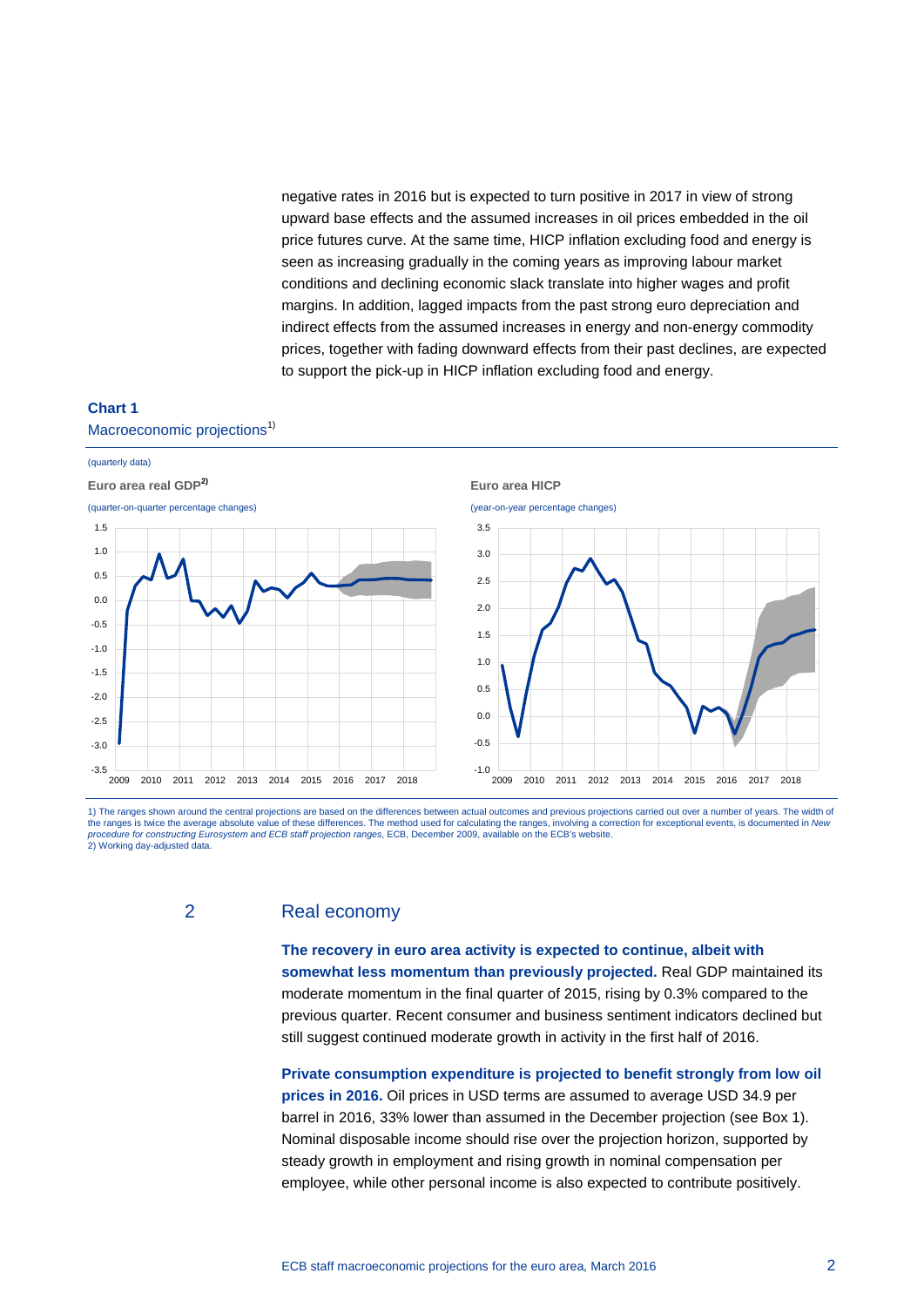Growth in real disposable income is expected to lose momentum in 2017 with the projected pick-up in energy price inflation. Over the whole projection horizon, low financing costs and moderately rising household net worth, both reinforced by the ECB's recent monetary policy package, should support private consumption. Overall, annual growth in private consumption is projected to increase from 1.6% in 2015 to 1.9% in 2016, before easing to 1.8% and 1.6% in 2017 and 2018 respectively.

### **Box 1**

Technical assumptions about interest rates, exchange rates and commodity prices

**Compared with the December projections, the main changes in the technical assumptions are significantly lower US dollar-denominated oil prices, a 5% appreciation of the effective exchange rate of the euro, and lower short and long-term market interest rates.** 

### Technical assumptions

|                                                                            | <b>March 2016</b> |         |                  |        | December 2015 |        |        |
|----------------------------------------------------------------------------|-------------------|---------|------------------|--------|---------------|--------|--------|
|                                                                            | 2015              | 2016    | 2017             | 2018   | 2015          | 2016   | 2017   |
| Three-month EURIBOR<br>(percentage per annum)                              | 0.0               | $-0.3$  | $-0.3$           | $-0.2$ | 0.0           | $-0.2$ | $-0.1$ |
| Ten-year government bond yields<br>(percentage per annum)                  | 1.2               | 1.2     | 1.4              | 1.7    | 1.2           | 1.4    | 1.7    |
| Oil price (in USD/barrel)                                                  | 52.5              | 34.9    | 41.2             | 44.9   | 53.8          | 52.2   | 57.5   |
| Non-energy commodity prices, in USD<br>(annual percentage change)          | $-19.9$           | $-14.8$ | 3.0 <sub>2</sub> | 4.7    | $-18.7$       | $-5.2$ | 4.1    |
| USD/EUR exchange rate                                                      | 1.11              | 1.11    | 1.12             | 1.12   | 1.11          | 1.09   | 1.09   |
| Euro nominal effective exchange rate<br>(EER38) (annual percentage change) | $-7.1$            | 4.8     | 0.2              | 0.0    | $-7.1$        | 0.1    | 0.0    |

**The technical assumptions about interest rates and commodity prices are based on market expectations, with a cut-off date of 15 February 2016.** Short-term rates refer to the three-month EURIBOR, with market expectations derived from futures rates. The methodology gives an average level for these short-term interest rates of -0.3% for 2016 and 2017 and -0.2% for 2018. The market expectations for euro area ten-year nominal government bond yields imply an average level of 1.2% in [2](#page-2-0)016, 1.4% in 2017 and 1.7% in 2018.<sup>2</sup> Reflecting the path of forward market interest rates and the gradual pass-through of changes in market rates to lending rates, composite bank lending rates on loans to the euro area non-financial private sector are expected to decline somewhat in 2016, remain broadly unchanged in 2017 and rise modestly in 2018. As regards commodity prices, on the basis of the path implied by futures markets in the two-week period ending on the cut-off date of 15 February, the price of a barrel of Brent crude oil is assumed to fall from USD 52.5 in 2015 to USD 34.9 in 2016, before rising to USD 41.2 in 2017 and USD 44.9 in 2018, which is USD 17 lower in

-

<span id="page-2-0"></span><sup>2</sup> The assumption for euro area ten-year nominal government bond yields is based on the weighted average of countries' ten-year benchmark bond yields, weighted by annual GDP figures and extended by the forward path derived from the ECB's euro area all-bonds ten-year par yield, with the initial discrepancy between the two series kept constant over the projection horizon. The spreads between country-specific government bond yields and the corresponding euro area average are assumed to be constant over the projection horizon.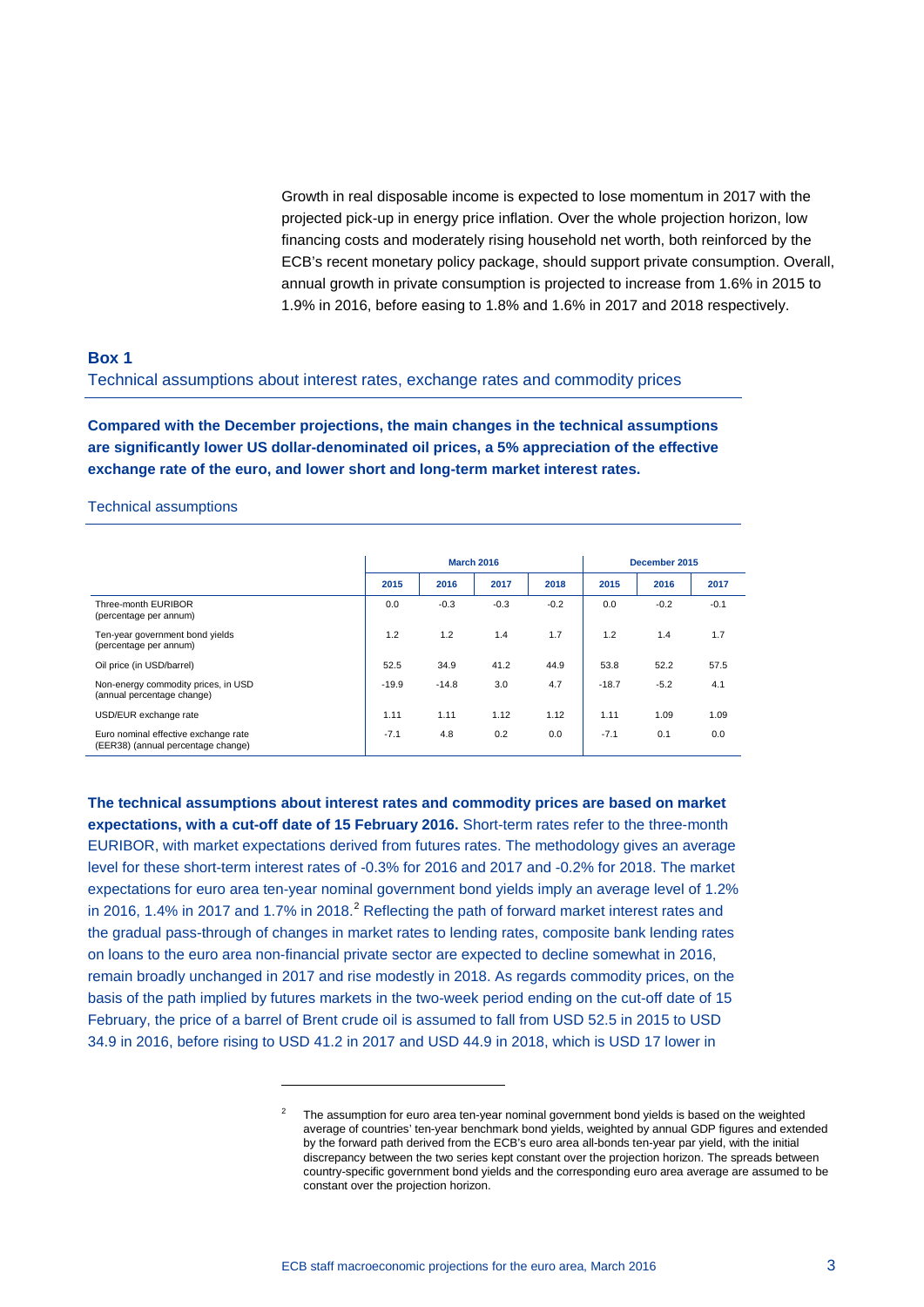2016 and USD 16 lower in 2017 than in the December projections. The prices of non-energy commodities in US dollars are assumed to fall substantially in 2016 and to rise somewhat in 2017 and 2018.<sup>[3](#page-3-0)</sup> Bilateral exchange rates are assumed to remain unchanged over the projection horizon at the average levels prevailing in the two-week period ending on the cut-off date of 15 February. This implies an average exchange rate of USD 1.11 per euro in 2016 and USD 1.12 per euro in 2017 and 2018, compared with USD 1.09 in the December projection. The effective exchange rate of the euro (against 38 trading partners) is assumed to appreciate by 5% over the projection horizon.

> **The pattern of the household saving ratio is envisaged to be mostly driven by consumption smoothing in view of oil price developments.** The saving ratio is estimated to increase in 2016, reflecting a staggered pass-through of oil price-related real income gains into consumer spending. This effect is expected to be partly unwound in 2017. The saving ratio is then projected to stagnate over the remainder of the projection horizon. The broadly flat pattern of the saving ratio reflects opposing developments in euro area countries. In some countries, still high unemployment, elevated gross debt levels and the impact of the very low level of interest rates on pension-related savings are expected to maintain some upward pressure on savings. In other countries, downward pressures on savings are expected to prevail. First, gradually declining unemployment should result in lower precautionary savings, allowing households to undertake major purchases that might have previously been postponed. Second, the very low interest returns tend to discourage savings via an inter-temporal substitution effect.

**Residential investment in the euro area is projected to gain momentum, albeit from a very low level.** The recovery in residential investment is expected to be supported by sustained growth in real disposable income and very low mortgage rates. In addition, adjustment processes in housing markets in several countries appear to have come to an end, and house price prospects have improved. Nonetheless, in many countries, high levels of household debt are likely to prevent a strong increase in residential investment. Overall, given its expected modest recovery, housing investment in 2018 is likely to still be about 20% below its 2007 peak.

**Business investment is expected to show a subdued recovery.** In the near term, the outlook for business investment is expected to be adversely affected by the recent financial market volatility and the weakening of economic growth in emerging market economies. Nevertheless, a number of factors should support investment over time. The very accommodative monetary policy stance, accelerator effects in the context of the projected strengthening of demand, the need to modernise the capital stock after several years of subdued investment, expansionary fiscal

-

<span id="page-3-0"></span>Oil and food commodity price assumptions are based on futures prices up to the end of the projection horizon. The prices of other non-energy hard commodities are assumed to follow futures until the first quarter of 2017 and thereafter to evolve in line with global economic activity.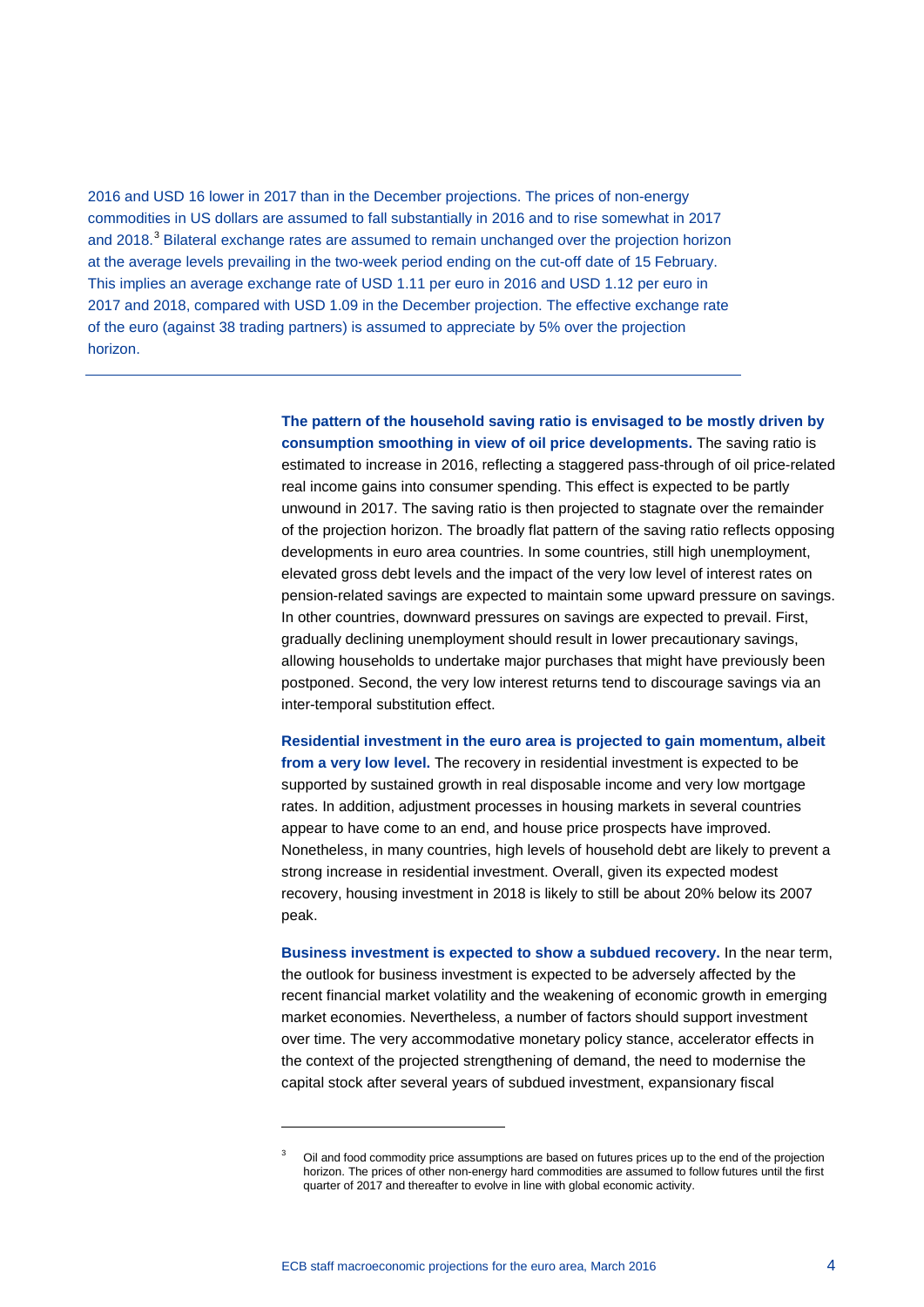measures in specific countries and a strengthening of profit mark-ups in the context of an already cash-rich non-financial corporations sector are all projected to support capital spending. Moreover, the overall pressure from corporate deleveraging in the euro area should, over the projection horizon, be less of a constraint for business investment than in the past. Indeed, debt-to-equity ratios have declined substantially from the peaks reached during the financial crisis and remain significantly below their historical average levels. However, the recovery of business investment will still be held back by remaining financial bottlenecks and high indebtedness levels in some countries, as well as by expectations of lower potential output growth.

# **Extra-euro area exports should benefit from an expected recovery in euro area foreign demand (see Box 2) and from the lagged effects of the past**

**depreciation of the euro.** After weakening recently, extra-euro area export growth is projected to recover gradually in 2016 and to gain further momentum thereafter, slightly above the expected pick-up in foreign demand. Export market shares are expected to rise slightly over the projection horizon on account of the lagged effects of past competitiveness gains. Extra-euro area import growth is expected to be driven by domestic demand, remaining slightly stronger than extra-euro area export growth. As a consequence, the current account surplus is expected to decrease from 3.0% of GDP in 2015 and 2016 to 2.5% in 2018.

**Overall, real GDP is expected to rise by 1.4% in 2016, 1.7% in 2017 and 1.8% in 2018.**

### **Box 2** The international environment

**Developments in both advanced and emerging market economies turned out to be weaker than expected at the end of 2015, confirming that the global growth momentum continues to be fragile.** Following the loss of momentum at the turn of the year, global economic activity is projected to expand gradually, at a moderate pace, driven by still resilient growth prospects in most advanced economies and the expected progressive easing of the deep recessions seen in certain large emerging market economies. Favourable financing conditions and improving labour markets should support the outlook for advanced economies. Moreover, the elevated levels of consumer sentiment in certain key advanced economies may imply favourable growth prospects. By contrast, the medium-term outlook for emerging market economies remains more uncertain. On top of the trend growth slowdown of the Chinese economy and its negative spillovers to other emerging market economies, particularly in Asia, commodity exporters will need to continue their macroeconomic adjustment to adapt to lower commodity prices. Moreover, these economies will face an environment of tighter external financing conditions, derived from the normalisation of US monetary policy, higher political uncertainty and increased geopolitical tensions.

**Global trade has disappointed recently and is expected to grow only slowly over the projection horizon.** Relative to global GDP, the profile for global imports and euro area foreign demand is projected to be rather weak over the projection horizon. Euro area foreign demand growth is expected to increase from 0.4% in 2015 to 2.2% in 2016, and to 3.8% in 2017 and 4.1% in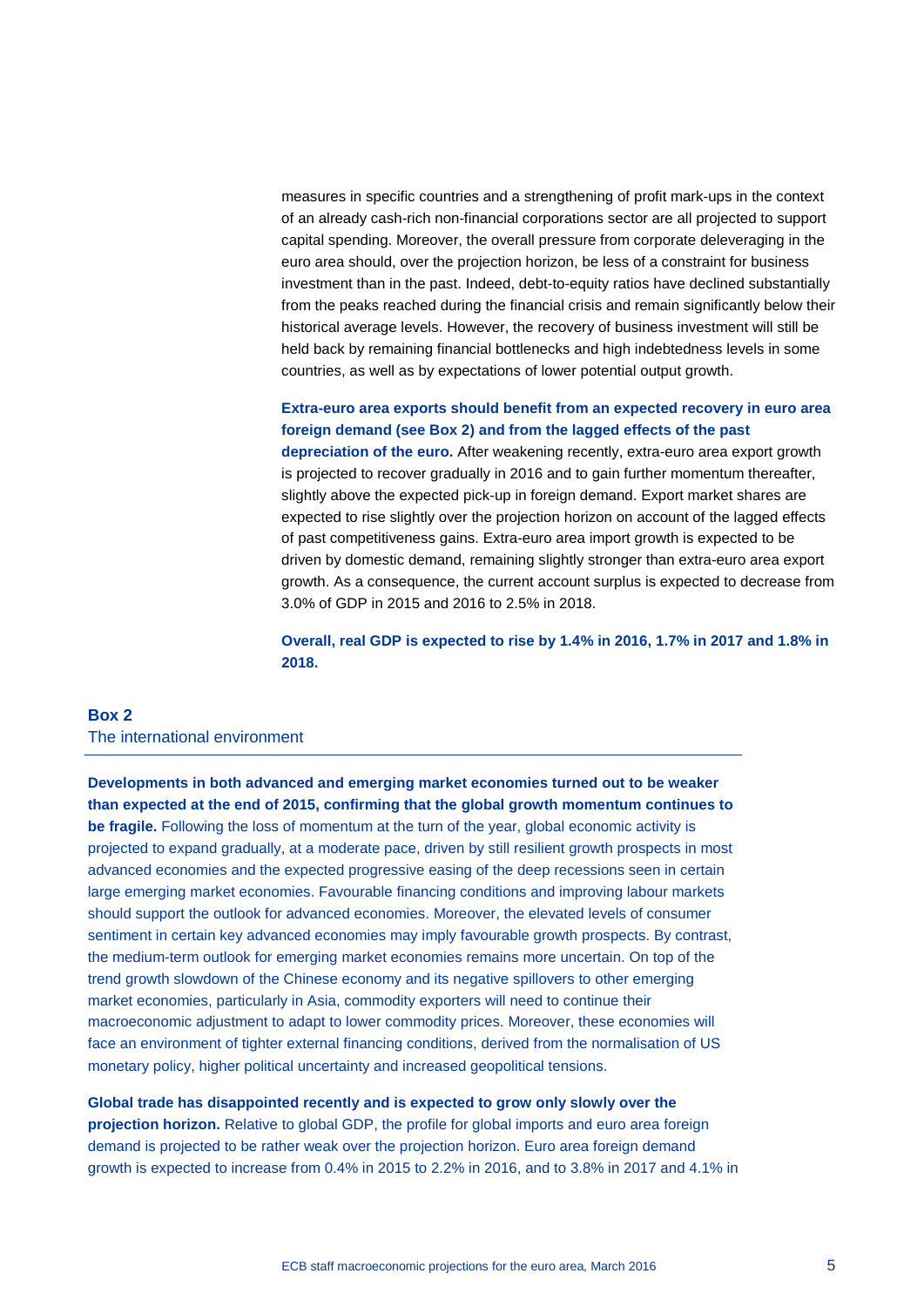### 2018. This compares with annual average growth rates in the order of 7.7% in the period 1999-2007.

#### The international environment

| (annual percentage changes)                      |                   |      |      |      |               |      |      |  |
|--------------------------------------------------|-------------------|------|------|------|---------------|------|------|--|
|                                                  | <b>March 2016</b> |      |      |      | December 2015 |      |      |  |
|                                                  | 2015              | 2016 | 2017 | 2018 | 2015          | 2016 | 2017 |  |
| World (excluding euro area) real GDP             | 3.1               | 3.2  | 3.8  | 3.9  | 3.1           | 3.6  | 3.9  |  |
| Global (excluding euro area) trade <sup>1)</sup> | 0.7               | 2.2  | 3.8  | 4.1  | 0.5           | 2.9  | 3.8  |  |
| Euro area foreign demand <sup>2)</sup>           | 0.4               | 2.2  | 3.8  | 4.1  | $-0.1$        | 2.7  | 3.8  |  |

1) Calculated as a weighted average of imports.

2) Calculated as a weighted average of imports of euro area trade partners.

**Compared with the projections published in December, global activity has been revised downwards, especially in 2016.** Euro area foreign demand has also been revised substantially downwards for 2016.

> **As actual GDP growth is expected to be well above the rate of potential output, the output gap is expected to narrow steadily over the projection horizon.**  Potential output growth is estimated to rise somewhat over the projection horizon, to slightly above 1%, remaining far below its pre-crisis rate.

> **Euro area labour market conditions should continue to improve.** Employment is projected to continue rising over the projection horizon, albeit at a slightly lower rate than previously expected, mainly reflecting the more subdued economic recovery. Wage moderation and past labour market reforms are seen as supporting employment growth over the projection horizon. The labour force is expected to expand strongly over the projection horizon, reflecting the continued influx of refugees and the fading of discouragement effects. The unemployment rate, which declined to 10.3% in January 2016, is expected to decline further.

> **The real GDP growth outlook has been revised downwards compared with the December projection.** This revision reflects the combined adverse impact of lower euro area foreign demand and the stronger exchange rate of the euro on export growth, as well as the impact of heightened financial market volatility and weaker sentiment indicators on the short-term outlook. Together, these adverse effects more than compensate for the favourable impact of lower oil prices and the recent additional monetary policy measures on domestic demand.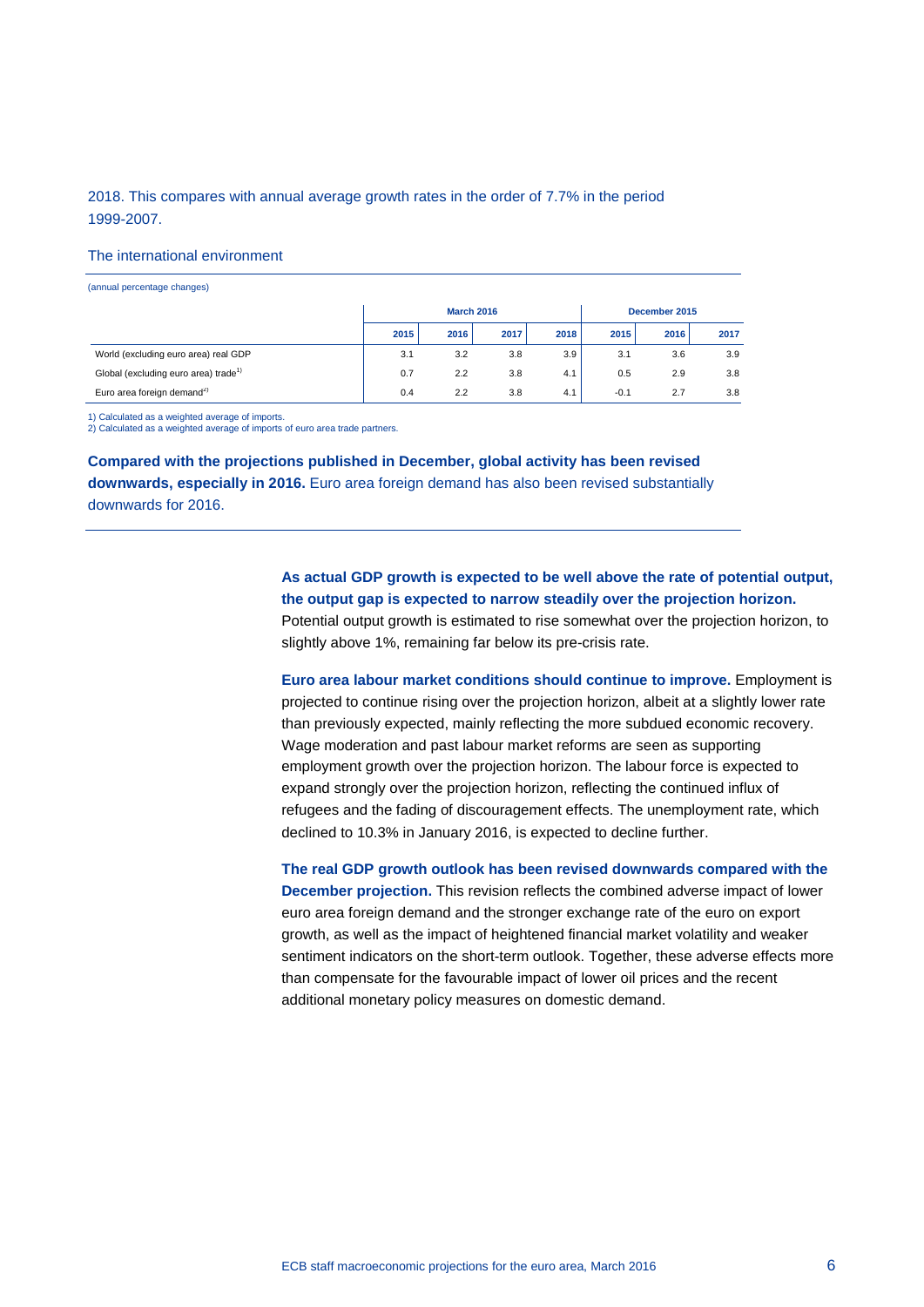# 3 Prices and costs

**According to Eurostat's flash estimate (released after the cut-off date for including the latest information in the exercise), HICP inflation stood at -0.2% in February 2016, 0.3 percentage point lower than in November 2015, reflecting declines across all main components.** A substantial negative contribution of 0.8 percentage point from HICP energy inflation, related to the recent sharp fall in oil prices, is envisaged to continue to significantly dampen headline inflation in 2016, which is expected to average 0.1% for the year. HICP inflation excluding food and energy is projected to pick up somewhat in 2016 to 1.1% after 0.8% in 2015, albeit remaining rather muted on account of indirect effects from the lower oil prices, the recent effective appreciation of the euro and remaining slack in the economy.

**Base effects from commodity prices explain most of the expected strong pickup in HICP inflation, to 1.3%, in 2017.** Upward base effects, once the sharp falls in oil and energy prices disappear from the year-on-year comparison, and assumed further commodity price increases are expected to lead to higher external price pressures in 2017.

**Wage growth has been subdued so far but should strengthen gradually over the projection horizon.** While high unemployment and low productivity growth have limited wage growth so far, over the projection horizon continued employment growth is expected to reduce slack in the labour market. Moreover, the projected pick-up in inflation should also support wage increases, mostly towards the end of the projection horizon. However, the pace of wage growth is expected to remain subdued, also reflecting continued weak productivity growth.

**Profit margins should benefit from the ongoing economic recovery and the lower oil prices.** The further improvements in domestic demand and declines in economic slack foreseen for the coming years are expected to provide businesses with more pricing power, to the benefit of their profit margins. Profit margins are, furthermore, expected to continue to benefit from the windfall gains from the lower oil prices in 2016.

**Reflecting rising domestic price pressures, HICP inflation is expected to rise further to 1.6% in 2018.**

**Compared with the December projections, the outlook for HICP inflation has been revised downwards, especially for 2016.** Significantly weaker external price pressures, related in particular to much lower than assumed oil prices and a somewhat stronger than assumed effective exchange rate of the euro, account for most of the downward revision in inflation. In addition, more moderate wage growth than previously projected also contributes to the downward revision.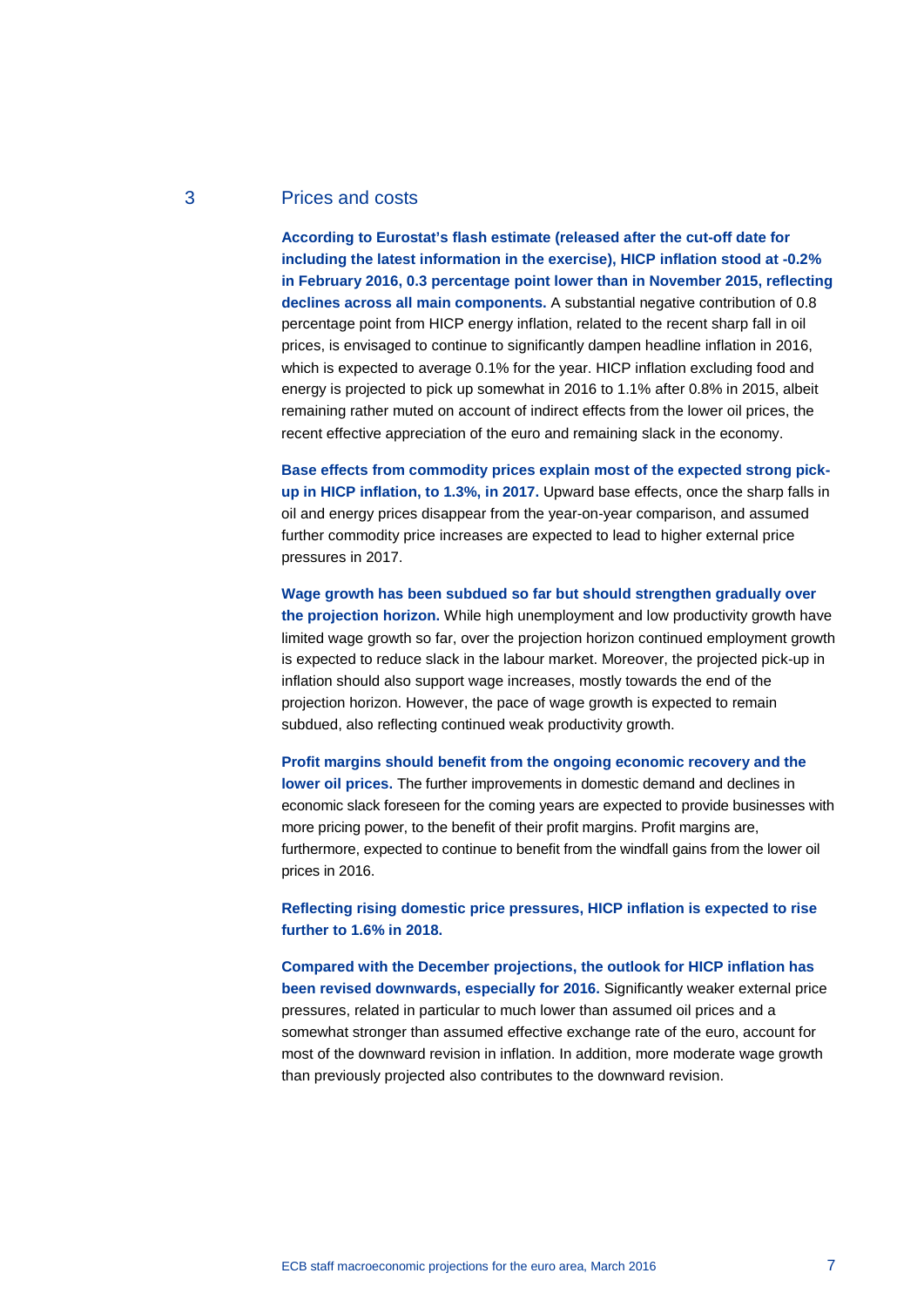# 4 Fiscal outlook

**The fiscal stance is expected to be expansionary in the period to 2017 and to turn more neutral in 2018.** The fiscal stance is measured as the change in the cyclically adjusted primary balance net of government support to the financial sector. The expansionary fiscal stance in the period to 2017 stems mainly from direct tax cuts in some countries and refugee related expenditures.

**Over the projection horizon, the general government budget deficit is projected to stabilise at around 2% of GDP and the debt-to-GDP ratio is projected to decline slightly.** The favourable contribution of the cyclical component and lower interest payments to the fiscal balance are likely to be offset, especially in 2016, by the loosening of the fiscal policy stance. Over the period to 2018, the gradual reduction in government debt is expected to be mainly supported by the favourable growth-interest rate differential in the light of the projected economic recovery and assumed low interest rates. Small primary surpluses should also have a favourable impact on the projected debt path.

**Compared with the projections published in December, the fiscal outlook has worsened slightly.** The government budget balance has been revised slightly downwards for 2015 owing to the impact of lower nominal GDP, and this downward revision will carry through to 2016-17. The debt-to-GDP ratio is projected to be higher over the projection horizon, reflecting a slightly lower primary surplus and, particularly in 2015-16, a less favourable growth-interest rate differential, which stems from the downward revision to inflation and nominal GDP growth.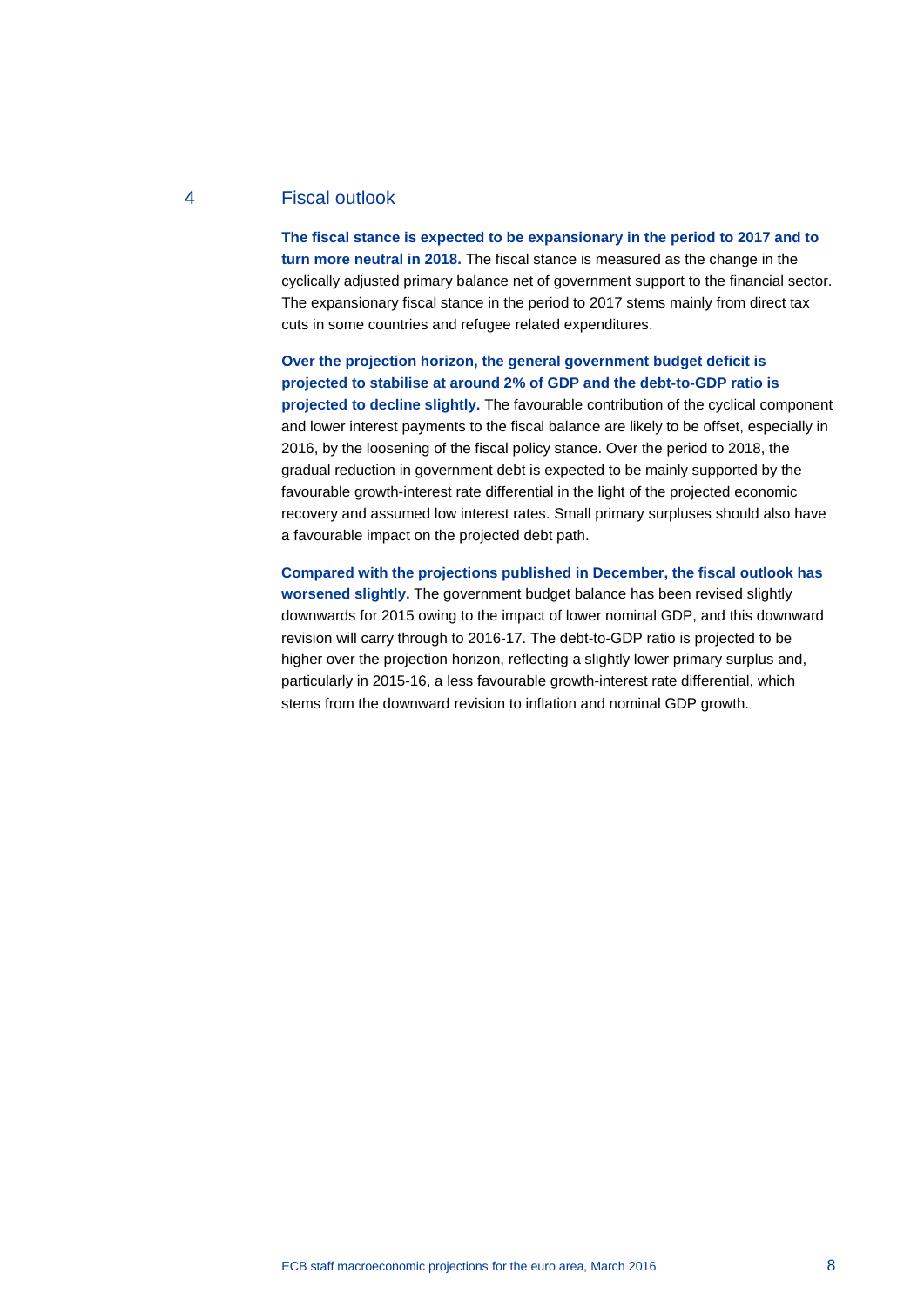# **Table 1** Macroeconomic projections for the euro area<sup>1)</sup>

(annual percentage changes)

|                                                                            | <b>March 2016</b><br>December 2015 |                    |                             |                   |                   |                   |                             |
|----------------------------------------------------------------------------|------------------------------------|--------------------|-----------------------------|-------------------|-------------------|-------------------|-----------------------------|
|                                                                            | 2015                               | 2016               | 2017                        | 2018              | 2015              | 2016              | 2017                        |
| Real GDP <sup>1)</sup>                                                     | 1.5                                | 1.4                | 1.7                         | 1.8               | 1.5               | 1.7               | 1.9                         |
|                                                                            |                                    | $[1.0 - 1.8]^{2}$  | $[0.7 - 2.7]$ <sup>2)</sup> | $[0.6 - 3.0]^{2}$ | $[1.4 - 1.6]^{2}$ | $[1.1 - 2.3]^{2}$ | $[0.9 - 2.9]$ <sup>2)</sup> |
| Private consumption                                                        | 1.6                                | 1.9                | 1.8                         | 1.6               | 1.6               | 1.9               | 1.7                         |
| Government consumption                                                     | 1.4                                | 1.5                | 1.1                         | 1.2               | 1.4               | 1.2               | 1.0                         |
| Gross fixed capital formation                                              | 2.5                                | 2.7                | 3.6                         | 3.3               | 2.3               | 2.8               | 3.8                         |
| Exports <sup>3</sup>                                                       | 4.8                                | 3.0                | 4.3                         | 4.6               | 4.8               | 4.0               | 4.8                         |
| Imports <sup>3</sup>                                                       | 5.4                                | 4.6                | 5.3                         | 5.1               | 5.3               | 4.8               | 5.3                         |
| Employment                                                                 | 1.1                                | 0.9                | 0.8                         | 0.9               | 1.0               | 1.0               | 1.0                         |
| Unemployment rate<br>(percentage of labour force)                          | 10.9                               | 10.4               | 10.2                        | 9.9               | 11.0              | 10.5              | 10.1                        |
| <b>HICP</b>                                                                | 0.0                                | 0.1                | 1.3                         | 1.6               | 0.1               | 1.0               | 1.6                         |
|                                                                            |                                    | $[-0.2 - 0.4]^{2}$ | $[0.6 - 2.0]^{2}$           | $[0.8 - 2.4]^{2}$ | $[0.1 - 0.1]^{2}$ | $[0.5 - 1.5]^{2}$ | $[0.9 - 2.3]^{2}$           |
| HICP excluding energy                                                      | 0.9                                | 1.1                | 1.3                         | 1.5               | 0.9               | 1.3               | 1.5                         |
| HICP excluding energy and food                                             | 0.8                                | 1.1                | 1.3                         | 1.6               | 0.9               | 1.3               | 1.6                         |
| HICP excluding energy, food and<br>changes in indirect taxes <sup>4)</sup> | 0.8                                | 1.1                | 1.3                         | 1.6               | 0.8               | 1.3               | 1.6                         |
| Unit labour costs                                                          | 0.9                                | 1.1                | 0.9                         | 1.2               | 0.9               | 0.9               | 1.2                         |
| Compensation per employee                                                  | 1.3                                | 1.5                | 1.9                         | 2.1               | 1.4               | 1.5               | 2.1                         |
| Labour productivity                                                        | 0.4                                | 0.4                | 0.9                         | 0.9               | 0.5               | 0.7               | 0.9                         |
| General government budget balance<br>(percentage of GDP)                   | $-2.1$                             | $-2.1$             | $-2.1$                      | $-2.0$            | $-2.0$            | $-2.0$            | $-1.8$                      |
| Structural budget balance<br>(percentage of GDP) <sup>5)</sup>             | $-1.7$                             | $-2.1$             | $-2.2$                      | $-2.1$            | $-1.7$            | 1.9               | 1.9                         |
| General government gross debt<br>(percentage of GDP)                       | 91.1                               | 90.8               | 90.0                        | 89.2              | 91.1              | 90.1              | 88.9                        |
| Current account balance<br>(percentage of GDP)                             | 3.0                                | 3.0                | 2.6                         | 2.5               | 3.0               | 2.9               | 2.7                         |

1) Working day-adjusted data.<br>2) The ranges shown around the projections are based on the differences between actual outcomes and previous projections carried out over a number of years. The width of the<br>ranges is twice th *procedure for constructing Eurosystem and ECB staff projection ranges*, ECB, December 2009, available on the ECB's website.

3) Including intra-euro area trade. 4) The sub-index is based on estimates of actual impacts of indirect taxes. This may differ from Eurostat data, which assume a full and immediate pass-through of tax impacts to the HICP.

5) Calculated as the government balance net of transitory effects of the economic cycle and temporary measures taken by governments (for the ESCB approach, see *Working Paper*<br>Ser*ies*, No 77, ECB, September 2001, and *Wor* the output gap. Under the ESCB methodology, cyclical components are calculated separately for different revenue and spending items. For more details, see the box entitled<br>"Cyclical adjustment of the government budget balan underlying fiscal position" in the September 2014 issue of the ECB's Monthly Bulletin.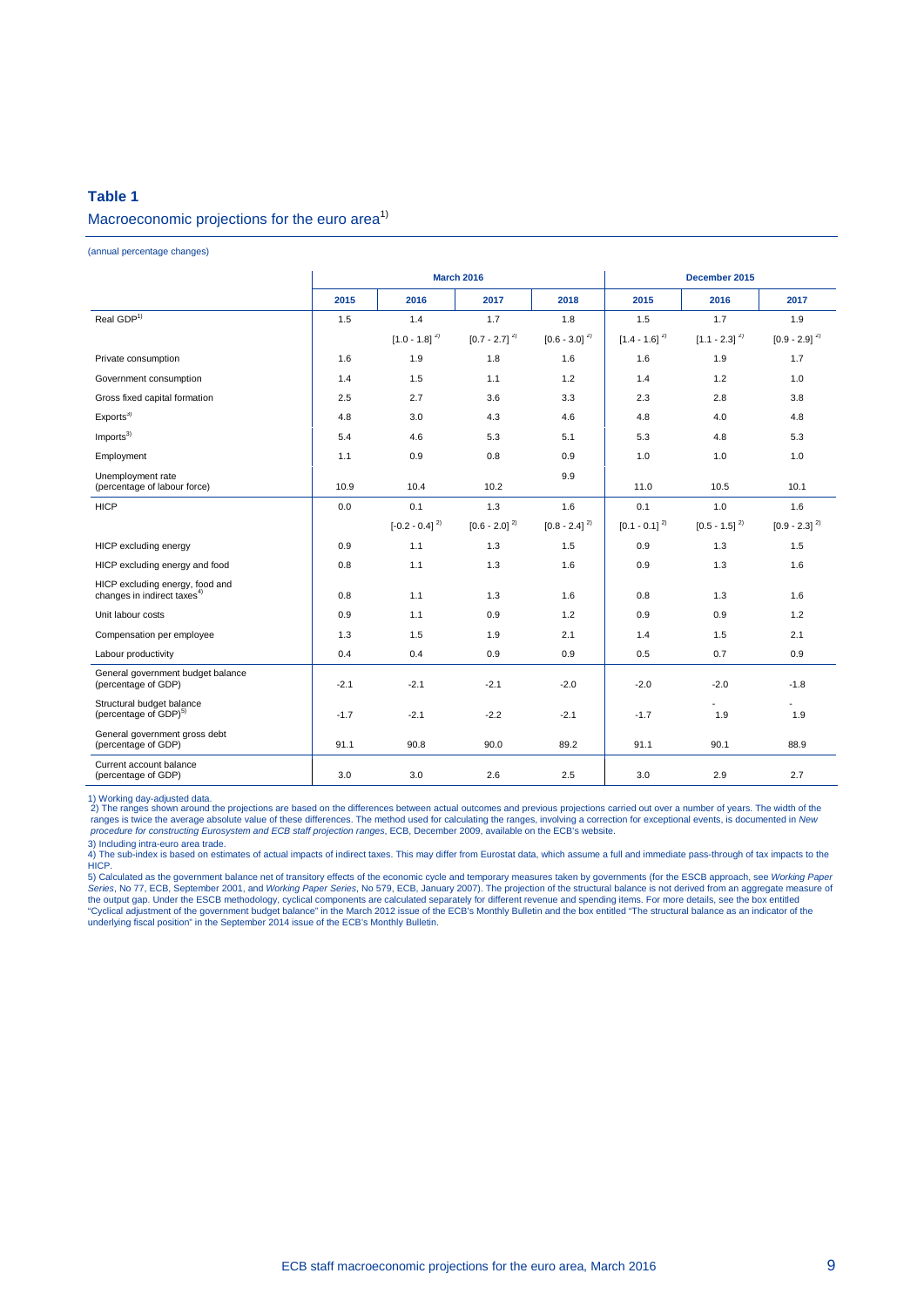# **Box 3** Sensitivity and scenario analyses

**Projections rely heavily on technical assumptions regarding the evolution of certain key variables.** Given that some of these variables can have a large impact on the projections for the euro area, examining the sensitivity of the latter with respect to alternative paths of these underlying assumptions can help in the analysis of risks around the projections. This box discusses the uncertainty around some key underlying assumptions and the sensitivity of the projections with respect to these variables. In addition, this box also includes a scenario on the possible impact on euro area growth and inflation stemming from a sharper, synchronised downturn in emerging market economies.

### **1) An alternative oil price path**

**Alternative oil price models show oil prices rising somewhat faster over the projection horizon than suggested by futures.** The technical assumptions for oil price developments underlying the baseline projections, based on futures markets, foresee a 40% increase in oil prices from the first quarter of 2016 to the fourth quarter of 2018. A combination of alternative models used by ECB staff<sup>[4](#page-9-0)</sup> to project oil prices over the projection horizon currently suggests a higher oil price over the projection horizon than assumed in the technical assumptions. This would be consistent with either a stronger recovery of world oil demand in the medium term or with a reduction in oil supply owing to lower investment in the oil sector and thus a reduction in oil exploitation capacity in some countries, in response to the recent fall in oil prices. The materialisation of this alternative path, in which oil prices would be 11.6% higher than in the baseline by 2018, would marginally dampen real GDP growth, while entailing a somewhat faster increase in HICP inflation (up by about 0.1-0.2 percentage point in 2016, 2017 and 2018).

#### **2) Alternative exchange rate paths**

-

**This sensitivity analysis includes two alternative paths of the exchange rate of the euro to the baseline.** The first is based on the 25th percentile of the distribution provided by the optionimplied risk-neutral densities for the USD/EUR exchange rate on 15 February 2016. This path implies a gradual depreciation of the euro vis-à-vis the US dollar to an exchange rate of 1.00 USD/EUR in 2018, which is 10.8% below the baseline assumption for that year. The second path is based on the 75th percentile of the same distribution and implies a gradual appreciation of the euro vis-à-vis the US dollar to an exchange rate of 1.24 USD/EUR in 2018, which is 11.2% above the baseline assumption for that year. The corresponding assumptions for the nominal effective exchange rate of the euro reflect historical regularities, whereby changes in the USD/EUR exchange rate reflect changes in the effective exchange rate with an elasticity of around 52%. In the case of depreciation, this assumption results in a gradual downward divergence of the effective exchange rate of the euro from the baseline, bringing it to a level 5.8% below the baseline in 2018. In this scenario, the average of the results from a number of staff macroeconomic models points to

<span id="page-9-0"></span><sup>4</sup> See the four-model combination presented in the article entitled "Forecasting the price of oil", *Economic Bulletin*, Issue 4, ECB, 2015.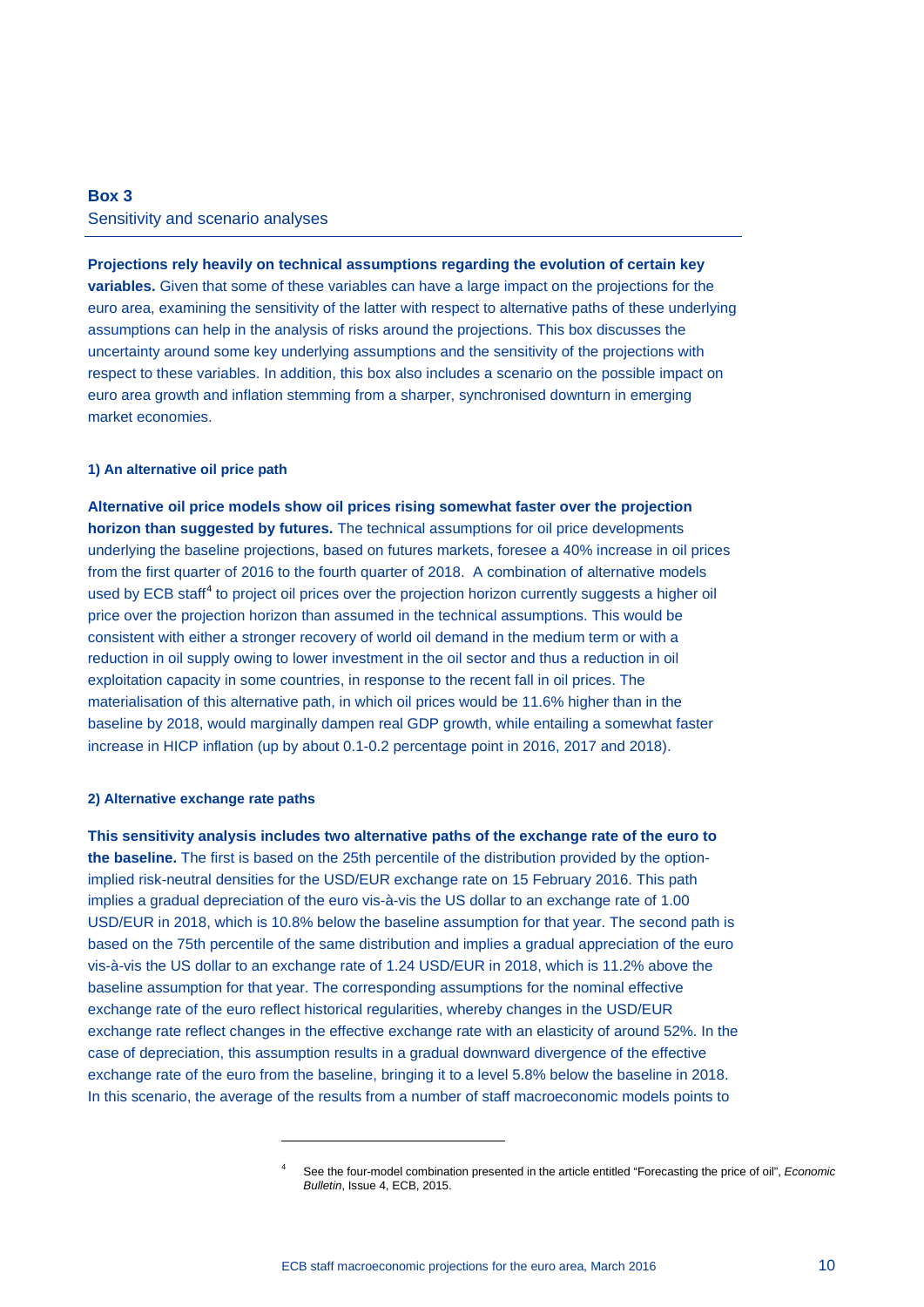higher real GDP growth (up by 0.1-0.3 percentage point) and higher HICP inflation (up by 0.1-0.4 percentage point) in 2016, 2017 and 2018. In the case of appreciation, this assumption results in a gradual upward divergence of the effective exchange rate of the euro from the baseline, bringing it to a level 5.5% above the baseline in 2018. In this scenario, the average of the results from a number of staff macroeconomic models points to lower real GDP growth (down by 0.1-0.3 percentage point) and lower HICP inflation (down by 0.1-0.4 percentage point) in 2016, 2017 and 2018.

### **3) A scenario of a synchronised downturn in emerging market economies**

-

**The outlook for growth in emerging market economies has worsened in recent months, and downside risks to the global growth projections have intensified.** Nevertheless, the baseline of this projection assumes a gradual, subdued recovery in activity in emerging market economies over the projection horizon. Against this background, a scenario has been constructed to analyse the impact of a sharper, synchronised slowdown in emerging markets on euro area real GDP growth and HICP inflation.

# **The scenario assumes that the slowdown is triggered by a "hard landing" in China as financial stability risks materialise and capital outflows dent Chinese consumer and**

**business confidence.** A "hard landing" scenario in China would entail a stronger unwinding of domestic Chinese imbalances, with a slowdown in investment leading to a rise in unemployment. In addition, in this scenario, growth in private consumption in China would slow down significantly. Worsening financial conditions and a weaker outlook in China are modelled to spread to other emerging market economies, which would be affected through the direct trade channel and via an assumed increase in global uncertainty. In this scenario, global uncertainty is proxied by a temporary rise of 10 percentage points in the VIX $<sup>5</sup>$  $<sup>5</sup>$  $<sup>5</sup>$ , with the increase fading away over the</sup> projection horizon. The assumed stock price decline in China is also assumed to lead to a global decline in stock prices. The stronger slowdown in emerging market economies is modelled to imply a lower path for commodity prices over the projection horizon. It is also assumed that the Chinese authorities mitigate the "hard landing" by allowing the renminbi to depreciate. Owing to contagion effects, this is assumed to lead to a depreciation of emerging market economies' currencies. As a result, in this scenario the US dollar, the yen and the euro appreciate in nominal effective terms. In turn, the appreciation of these three currencies adversely impacts the export sectors of the United States, Japan and the euro area, leading to further downward pressures on inflation in these regions, primarily because of lower import prices.

<span id="page-10-0"></span><sup>5</sup> The VIX is a measure of the implied volatility of S&P 500 stock index option prices, computed by the Chicago Board Options Exchange.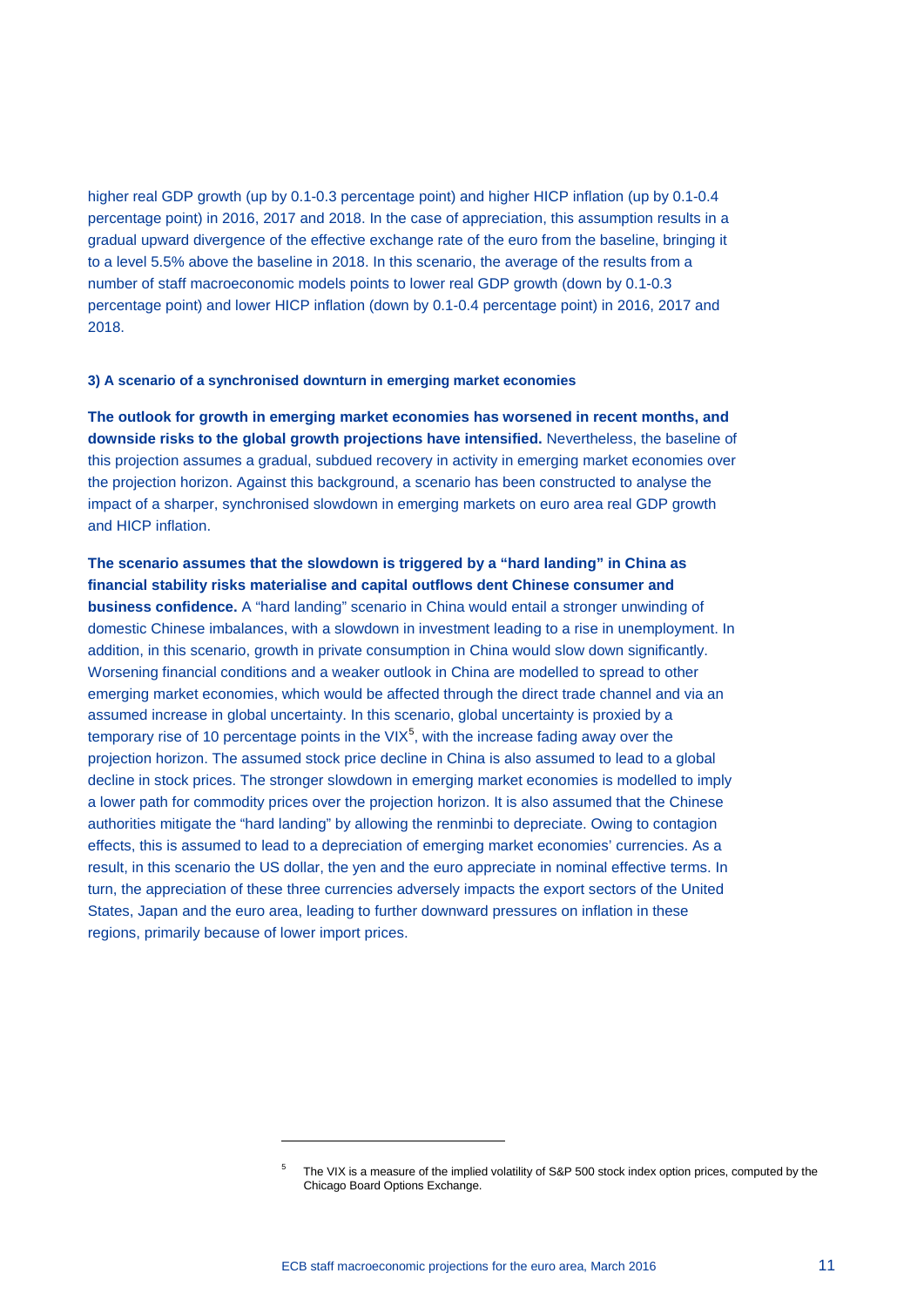#### Main assumptions for the scenario

|                                                                                       | 2016    | 2017    | 2018    |
|---------------------------------------------------------------------------------------|---------|---------|---------|
| Chinese domestic demand                                                               | $-2.3$  | $-4.7$  | $-3.0$  |
| Global stock markets                                                                  | $-20.0$ | $-20.0$ | $-20.0$ |
| Depreciation of Chinese and EMEs' currencies vis-a-vis advanced economies' currencies | $-5.0$  | $-10.0$ | $-10.0$ |
| Euro nominal effective exchange rate                                                  | 1.1     | 2.8     | 2.8     |
|                                                                                       |         |         |         |
| Oil prices (in USD/barrel)                                                            | $-8.8$  | $-26.0$ | $-37.8$ |

#### Source: ECB staff.

Notes: Calculated as percentage change deviation from baseline levels, except Chinese domestic demand, which is calculated as the percentage point<br>deviation from baseline growth rates. The Chinese stock price index decline

### Contributions to euro area real GDP growth and HICP inflation



Source: ECB staff.

**In this scenario, both euro area real GDP growth and HICP inflation would be lower than in the baseline.** Evidence from various ECB staff macroeconomic models suggests that the slowdown of activity in emerging markets would result in lower euro area foreign demand, thus dampening euro area real GDP growth and HICP inflation in both 2017 and 2018. The associated lower commodity prices (both oil and non-oil) following the slowdown in emerging markets would boost euro area activity, following an increase in household real income and higher corporate profits. At the same time, lower commodity prices would exert strong downward pressure on euro area HICP inflation. Finally, the appreciation of the euro vis-à-vis the renminbi and other emerging market currencies would put further downward pressure on euro area activity and prices. In sum, a synchronised slowdown in emerging market economies, triggered by China, would imply significant downside risks to the baseline projections for both euro area real GDP growth and HICP inflation.

Notes: Scenarios are conducted with various models. Monetary policy is assumed to be exogenous. "EMEs" stands for emerging market economies.